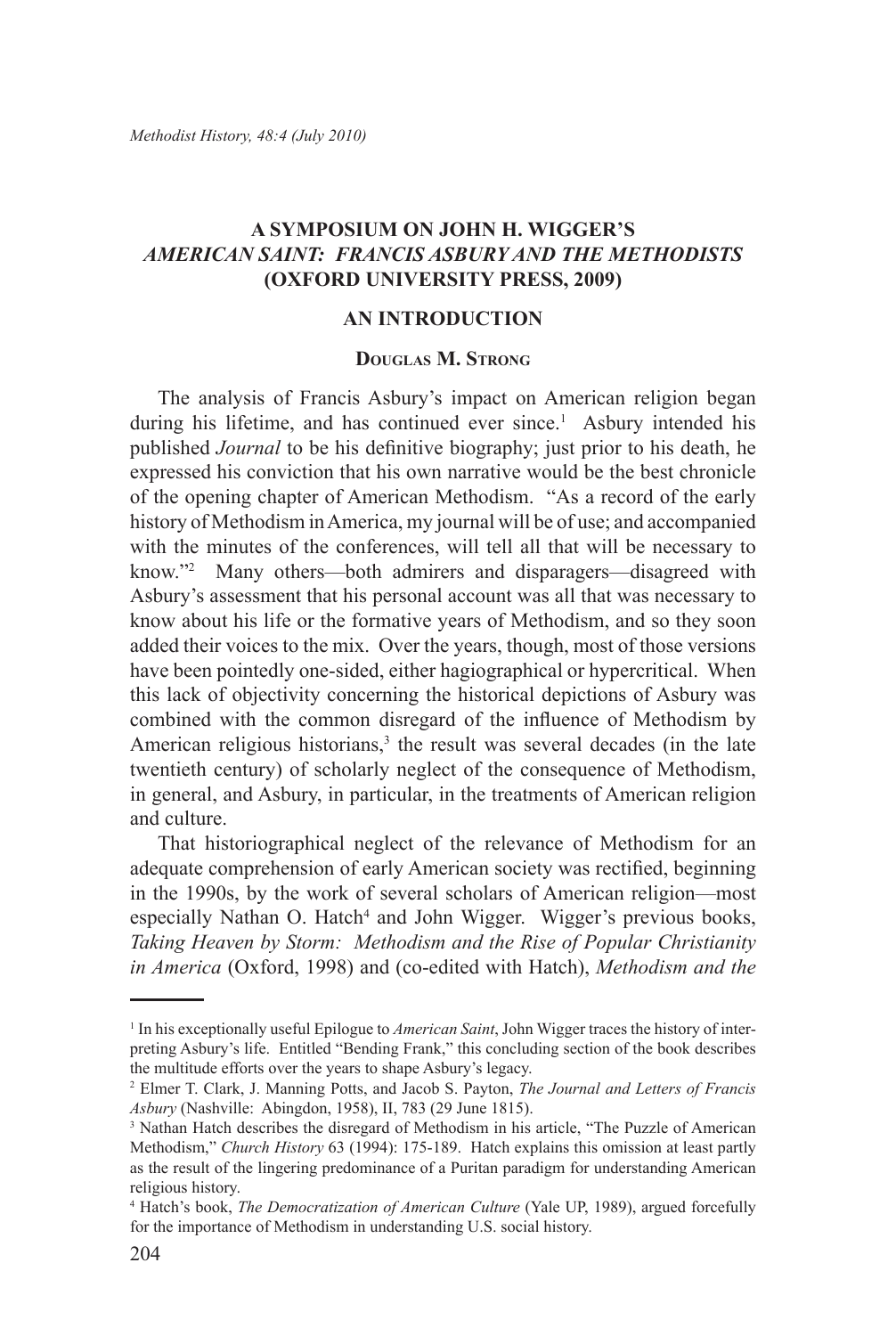*Shaping of American Culture* (Kingswood, 2001), helped to set the tone for a new appreciation of the significance of the Wesleyan persuasion in late eighteenth- and nineteenth-century America.

In anticipation that Wigger's new biography, *American Saint*, would be equally pertinent, the Wesleyan Studies Group of the American Academy of Religion scheduled a session devoted exclusively to his book at its November, 2009, meeting held in Montreal. The short essays which follow in this issue of *Methodist History* derive from that session. Each of the presenters/ authors was asked to participate because he or she had a unique point of view to provide on Asbury's life, and therefore, on Wigger's book. The first essayist, Richard P. Heitzenrater—perhaps today's best-known historian of the eighteenth-century Wesleyan movement—offered a broad view of the historiographical contribution of Wigger's biography in light of the corpus of Wesleyan scholarship. Jane Donovan's close research into the life of the influential and affluent American Methodist, Henry Foxall, allowed her in the second essay to have a distinctive perspective regarding Asbury's attitude toward wealthy patrons. Ian Straker's deep knowledge of early American Methodism enabled him to speak about a number of aspects of Wigger's book; and his expertise on the topic of Methodism and race, in particular, gave him singular insight into the complexities of Asbury's actions related to African Americans and slavery. And as a leading historian of American Methodism, Russell E. Richey helped to place Wigger's work in the larger context of U.S. religious history, assisting us to see the importance of this new biography for highlighting the role of Asbury's leadership in promoting popular religion in America. To conclude this symposium, Wigger responded in a short piece which immediately follows the four essays.

Wigger's book has not disappointed those of us who appreciate Methodist history. This biography is extraordinarily thorough, covers new ground, and provides fresh insight into several previously underexplored aspects of Asbury's life, including his family background, home life, recurring illnesses, living conditions, and the true extent of his travels. Asbury's weaknesses are dealt with fairly and judiciously. For example, Wigger points out that although it was true that Asbury was not a promoter of educational institutions, nor a scholar (as exemplified by his mentor, John Wesley), nonetheless Asbury insisted on developing the largest denominational publishing house in America, an enterprise that continues until today. And although Asbury compromised on slavery and had little understanding of the challenges that African American preachers faced in a culture rife with systemic racism, Wigger demonstrates that Asbury worked behind the scenes to make sure that the white preachers he appointed would be ones who were friendly to the aspirations of Richard Allen and other African Americans. And although Asbury's authority over the Church was infamous, Wigger recounts occasion after occasion when preachers and laypeople commented on his common touch and his personal warmth.

It is this angle on Asbury's life that may be Wigger's greatest service to the history of American Methodism. Wigger assists us in explaining the